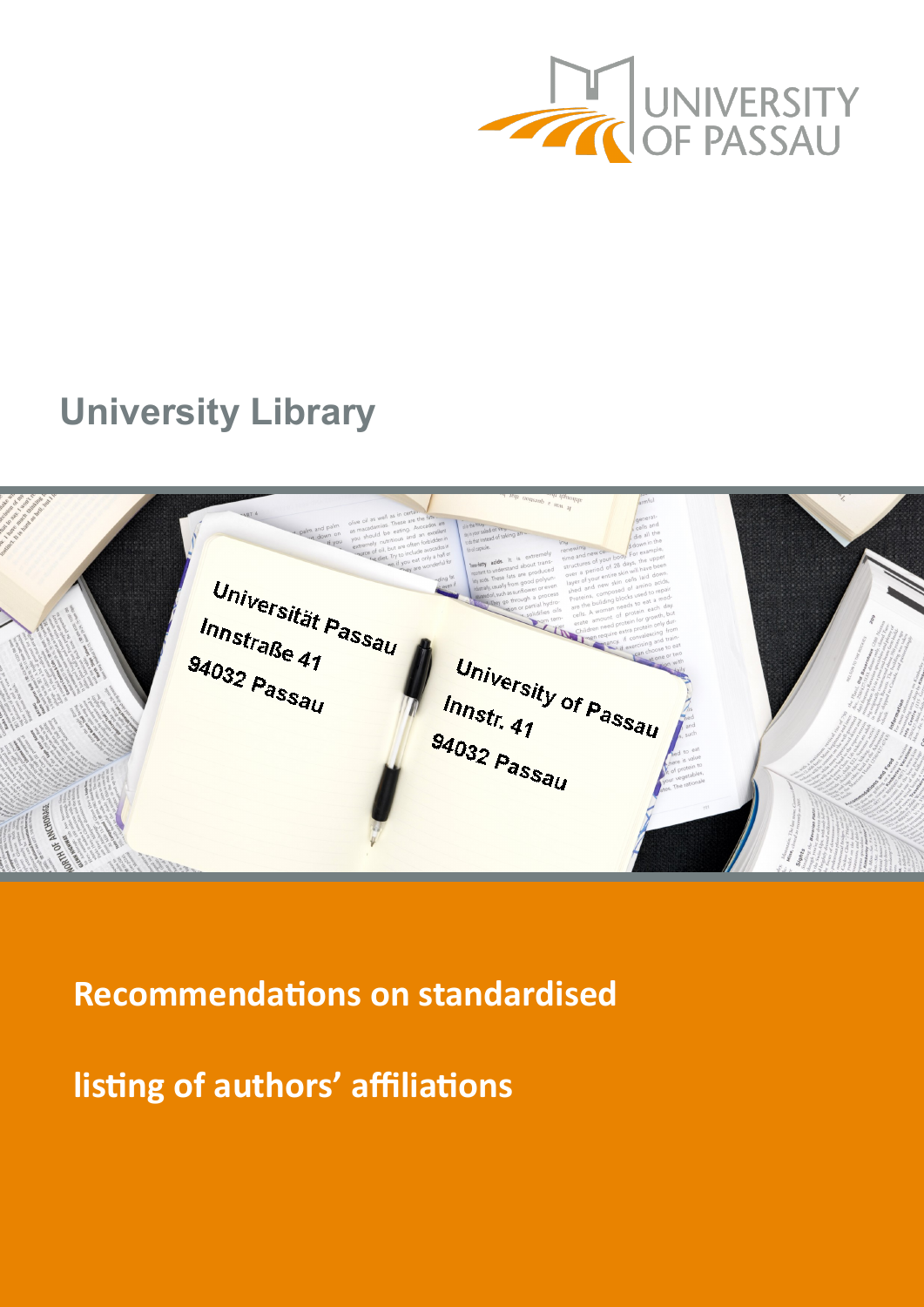In 2018, the University of Passau once again achieved a highly gratifying result in the *THE Ranking:* with its position in the ranking group 201–250 (out of 1,103 tested universities), it ranks among the best 25 percent of all universities worldwide and 21st among the 46 participating German universities. In the *Young University Ranking*, it achieved 27th place among the best 250 'young' universities (under 50 years old).

In this context, academic publications are of great importance: because they are quantifiable, they can serve as an indicator that is both measurable and comparable, at least to a certain extent. In order to further enhance the visibility and thus the recognition of Passau's publications, it is imperative that the link between the published work, its authors and their affiliation to the University of Passau be made very clear. Indeed, when listing your affiliation, it is expedient to **use a standardised wording** for both German- and English-language publications. Doing so will make it easier to provide accurate figures on the volume of publications of the University of Passau to donor organisations. In addition to increasing the public visibility of our research output, standardisation improves the financial recognition of research achievements and is, therefore, in the authors' own interests.

These recommendations are intended for all academic and academic support staff, doctoral researchers and students as well as all researchers in fixed-term employment at the University of Passau, whose publications were created during a research stay at the University.

If publications are created and submitted in co-operation with other universities or institutions, the recommendations can be sent to these partner universities/institutions to ensure a correct representation of research strength and research results.

#### **Name of the university**

Please always indicate as your institution:



**University of Passau** (English) *[please don't write 'Passau University' or similar]*

There may be a character limit for technical reasons or because of the publisher's rules. If so, the university name should be written out in full and displayed prominently; under no circumstances should it be shortened to make space for additional details, as that could conceivably jeopardise the correct institutional affiliation.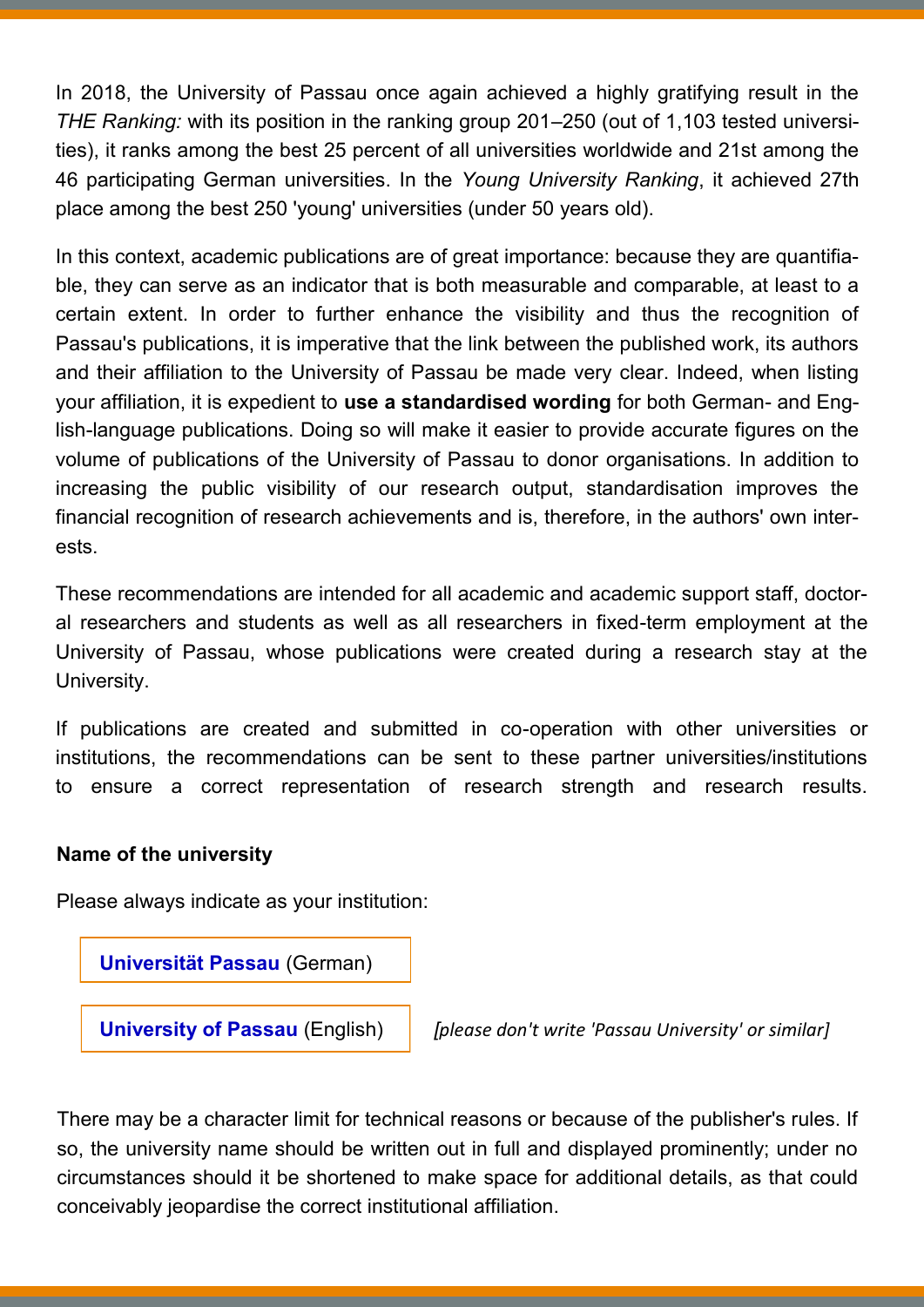# **Additional affiliation details (faculty, chair, department or institute)**

In order to present scientific achievements clearly and visibly in the form of publications both within the university and on a national and international level, the name of the university can be accompanied by other information on institutional affiliations (faculty, chair, department etc.). When writing out the various levels, care should be taken to ensure that the broadest (University of Passau) is cited first and the narrowest institutional link (e.g. chair) is cited last.

For the English names of the individual faculties, departments and central units, please consult the glossary provided by the Communication and Marketing Division, which can be found at www.uni-[passau.de/deen](http://www.uni-passau.de/deen-glossar)-glossar.

Example (German):

Universität Passau, Fakultät für Informatik und Mathematik, Lehrstuhl für Informatik mit Schwerpunkt Verteilte Informationssysteme, Innstraße 43, 94032 Passau, Deutschland

Example (English):

University of Passau, Faculty of Computer Science and Mathematics, Chair of Distributed Information Systems, Innstr. 43, 94032 Passau, Germany

Do not write 'D–' (for Germany) before the postcode. Nor should you translate the street names; however, it would be expedient to abbreviate 'Straße' ('str.'), as it may be difficult for people abroad to type addresses if there is no 'ß' on their keyboard.

## **Multiple institutional affiliations or joint appointments**

If you need to indicate multiple affiliations within or outside the University of Passau, we recommend writing them as follows (insofar as this is in line with the publisher's rules):

Your name $1,2$ 

<sup>1</sup> University of Passau, Chair of Statistics, Innstr. 27, 94032 Passau, Germany

<sup>2</sup> Ifo Institute Munich, Poschingerstr. 5, 81679 Munich, Germany